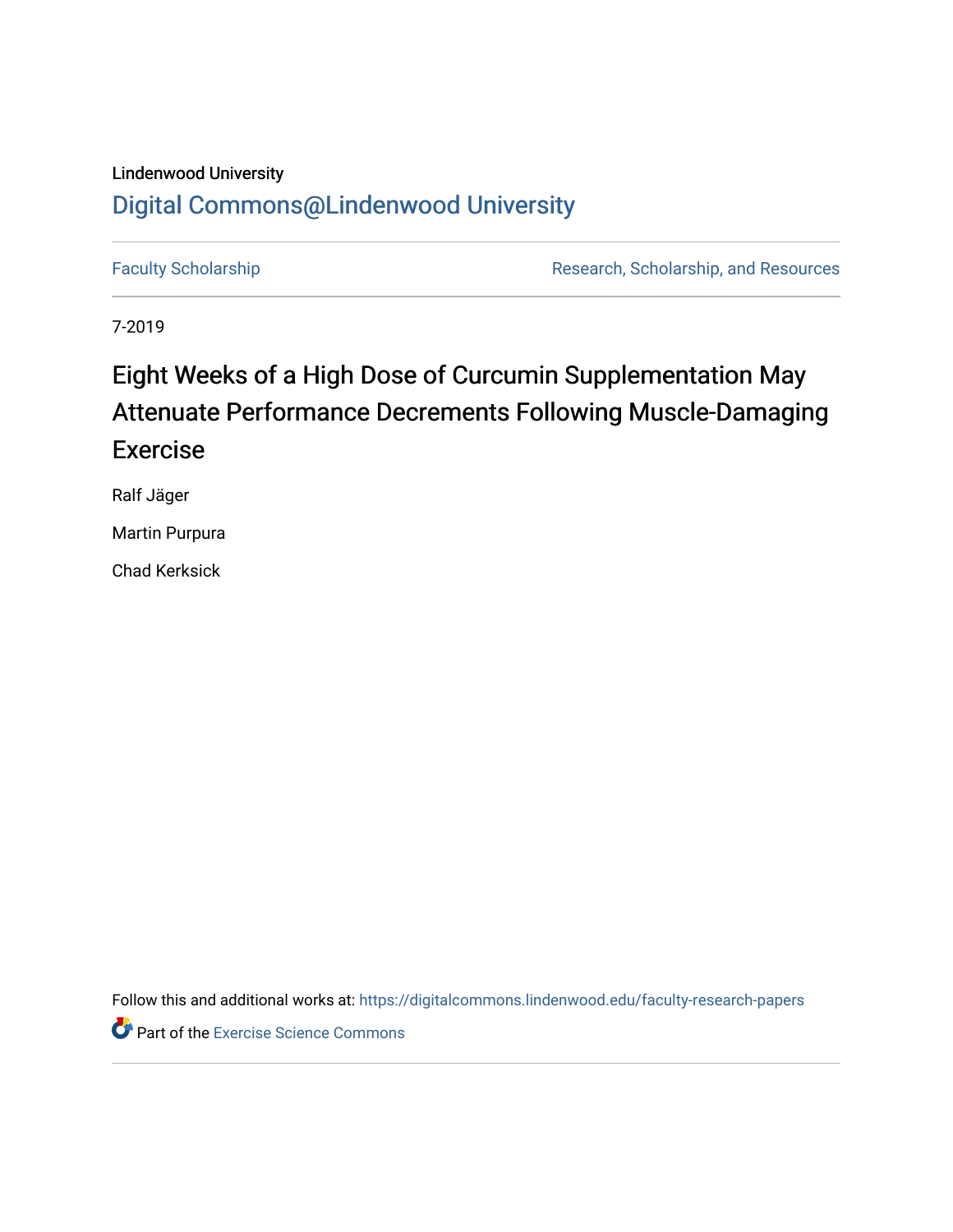

*Article*



# **Eight Weeks of a High Dose of Curcumin Supplementation May Attenuate Performance Decrements Following Muscle-Damaging Exercise**

### **Ralf Jäger 1,\*, Martin Purpura <sup>1</sup> and Chad M. Kerksick <sup>2</sup>**

- 1 Increnovo LLC, 2138 East Lafayette Place, Milwaukee, WI 53202, USA
- <sup>2</sup> Exercise and Performance Nutrition Laboratory, Lindenwood University, St. Charles, MO 63301, USA
- **\*** Correspondence: ralf.jaeger@increnovo.com; Tel.: +1-414-226-0026

Received: 18 June 2019; Accepted: 18 July 2019; Published: 23 July 2019



**Abstract:** Background: It is known that unaccustomed exercise—especially when it has an eccentric component—causes muscle damage and subsequent performance decrements. Attenuating muscle damage may improve performance and recovery, allowing for improved training quality and adaptations. Therefore, the current study sought to examine the effect of two doses of curcumin supplementation on performance decrements following downhill running. Methods: Sixty-three physically active men and women (21 ± 2 y; 70.0 ± 13.7 kg; 169.3 ± 15.2 cm; 25.6 ± 14.3 body mass index (BMI), 32 women, 31 men) were randomly assigned to ingest 250 mg of CurcuWIN®(50) mg of curcuminoids), 1000 mg of CurcuWIN®(200 mg of curcuminoids), or a corn starch placebo (PLA) for eight weeks in a double-blind, randomized, placebo-controlled parallel design. At the end of the supplementation period, subjects completed a downhill running protocol intended to induce muscle damage. Muscle function using isokinetic dynamometry and perceived soreness was assessed prior to and at 1 h, 24 h, 48 h, and 72 h post-downhill run. Results: Isokinetic peak extension torque did not change in the 200-mg dose, while significant reductions occurred in the PLA and 50-mg groups through the first 24 h of recovery. Isokinetic peak flexion torque and power both decreased in the 50-mg group, while no change was observed in the PLA or 200-mg groups. All the groups experienced no changes in isokinetic extension power and isometric average peak torque. Soreness was significantly increased in all the groups compared to the baseline. Non-significant improvements in total soreness were observed for the 200-mg group, but these changes failed to reach statistical significance. Conclusion: When compared to changes observed against PLA, a 200-mg dose of curcumin attenuated reductions in some but not all observed changes in performance and soreness after completion of a downhill running bout. Additionally, a 50-mg dose appears to offer no advantage to changes observed in the PLA and 200-mg groups.

**Keywords:** athletic performance; muscle-damaging exercise; recovery; downhill run

### **1. Introduction**

Even in trained athletes, a novel or unaccustomed exercise bout, especially those that emphasize eccentric contractions, can cause microscopic intramuscular tears and an exaggerated inflammatory response [\[1,](#page-13-0)[2\]](#page-13-1), which is generally referred to as exercise-induced muscle damage (EIMD) [\[3\]](#page-13-2). The subsequent muscular pain and restriction of movement from EIMD can limit an athlete's performance [\[4\]](#page-13-3). Thus, strategies that can attenuate performance decrements associated with EIMD should result in higher training quality and hypothetically greater exercise training adaptations. Consequently, many strategies have been proposed to treat or prevent EIMD [\[5\]](#page-13-4), but there is still no scientific consensus on the most effective strategy for all individuals [\[6\]](#page-13-5).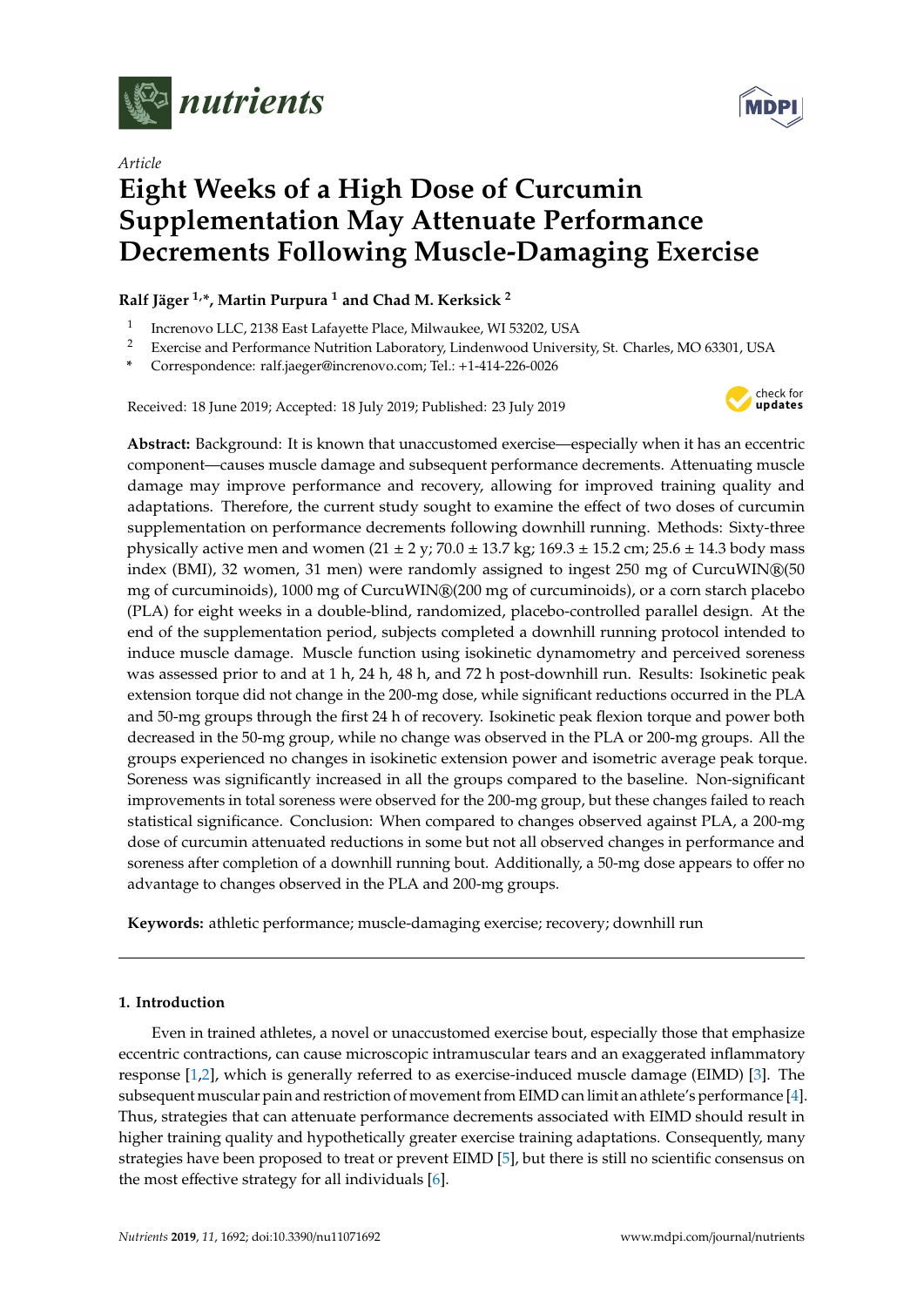Curcumin, the bioactive component (2–5% by weight) of the spice herb turmeric, has a long history of medicinal use due to its anti-inflammatory and antioxidant properties [\[7\]](#page-13-6). The United States Food and Drug Administration has listed curcumin as GRAS (generally recognized as safe), and curcumin-containing supplements have been approved for human ingestion [\[8\]](#page-13-7). Curcumin is a polyphenol that is considered to be a "nutraceutical", or a dietary agent with pharmaceutical or therapeutic properties. The capacity for curcumin as a treatment strategy in favor of targeted pharmaceuticals is promising due to curcumin being a highly pleiotropic molecule that interacts with multiple inflammatory pathways [\[1](#page-13-0)[,2\]](#page-13-1).

Previous research has indicated that curcumin may help alleviate performance decrements following intense, challenging exercise. For example, initial research in mice indicated that curcumin supplementation led to greater voluntary activity and improved running performance compared to placebo-supplemented mice after eccentric exercise [\[9\]](#page-13-8). Similar effects of curcumin following EIMD have been reported in human subjects. One study reported that curcumin supplementation reduces pain and tenderness [\[10\]](#page-13-9), while Drobnic et al. [\[11\]](#page-13-10) reported a reduction in muscular trauma in the posterior and medial thigh following a downhill run with curcumin supplementation along with a moderate reduction in pain. In contrast, Nicol et al. [\[12\]](#page-13-11) reported that curcumin moderately reduced pain during exercise, but had little effect on muscle function. Relative to the impact of specific curcuminoids (as opposed to curcumin supplementation) in response to exercise and muscle damage, no published literature is available at the current time. A systematic review by Gaffey et al. [\[13\]](#page-13-12) concluded that insufficient evidence exists to support the ability of curcuminoids to relieve pain and improve function. Importantly, the authors highlighted a general lack of evidence and poor study quality from the existing literature base.

The mixed findings in previous studies may have been a result of the limited bioavailability due to formulation of the supplement [\[14\]](#page-13-13). A major limitation to the therapeutic potential of curcumin is its poor solubility, low absorption from the gut, rapid metabolism, and systemic elimination [\[15\]](#page-13-14). Curcumin is primarily excreted through the feces, never reaching detectable levels in circulation [\[16\]](#page-13-15). Previously, it has been shown that high doses of orally administered curcumin (e.g., 10–12 g), has resulted in little-to-no appearance of curcuminoids in circulation [\[17\]](#page-13-16). Various methods have been developed to increase the bioavailability of curcumin involving emulsions, nanocrystals, and liposomes, with varying degrees of success [\[18\]](#page-13-17). A recent formulation of curcumin (CurcuWIN®) involves the combination of a cellulosic derivatives and other natural antioxidants (tocopherol and ascorbyl palmitate). This formulation has been shown previously to increase absorption by 45.9-fold over a standardized curcumin mixture and a 5.8 to 34.9-fold greater increase in absorption (versus other formulations) while being well tolerated with no reported adverse events [\[19\]](#page-13-18).

As part of participating in regular exercise training programs, much interest exists to maximize strategies to reduce decrements in performance and improve training quality. As a strategy to reduce soreness, loss of muscle function, and inflammation, curcumin serves as a potentially useful nutritional target to aid in accomplishing these goals, yet longstanding shortcomings with the ingredient have limited its potential. Therefore, the purpose of this study was to examine, in a double blind, placebo-controlled fashion, whether a novel form of curcumin would attenuate performance decrements and reduce inflammation following a downhill running bout. Beyond examining the impact of curcumin availability, an additional study question focused upon the identification of dose-dependent outcomes associated with curcumin administration relative to its ability to attenuate performance changes. We hypothesize that in a dose-dependent fashion, curcumin will attenuate changes in performance indicators after completion of a downhill bout of treadmill running.

### **2. Materials and Methods**

The data reported in this study were collected as part of a randomized, double-blind, placebo-controlled investigation that examined the effects of eight weeks of curcumin supplementation on blood flow, exercise performance, and muscle damage. The data involving blood flow have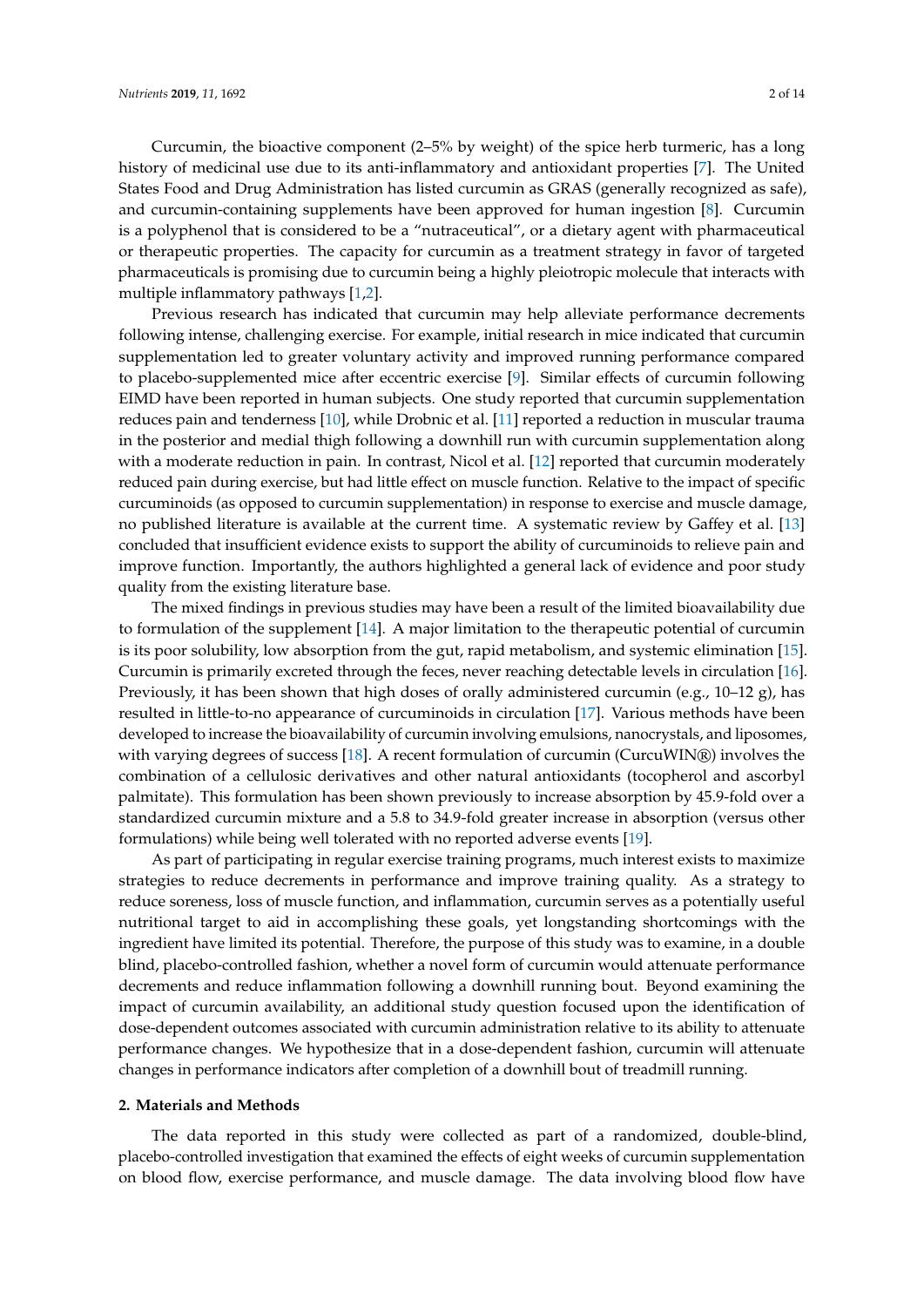already been published [\[20\]](#page-14-0). This study was conducted in accordance with the Declaration of Helsinki guidelines and registered with the ISRCTN registry (ISRCTN90184217). All the procedures involving human subjects were approved by the Institutional Review Board of Texas Christian University for use of human subjects in research (IRB approval: 1410-105-1410). Written consent was obtained from all the participants prior to any participation.

### *2.1. Participants*

Men and women aged 19 to 29 years were considered eligible for participation if he or she was a non-smoker and free of any musculoskeletal, medical, or metabolic contraindications to exercise. The health status and activity levels of potential participants were determined by completion of a medical history form and a physical activity record. Further, participants had to be low to moderately trained, which was defined as meeting the current American College of Sports Medicine (ACSM) guidelines of at least 150 min of moderate aerobic activity, or 75 min per week of vigorous aerobic activity per week for at least the past three months [\[21\]](#page-14-1). Exclusion criteria included women who were pregnant or lactating, any participation in another clinical trial or consumption of an investigational product within the previous 30 days, receiving regular treatment with anti-inflammatory/analgesic/antioxidant drugs in the previous month, or the use of any ergogenic aid during the nine-week period prior to recruitment.

A total of 106 participants (53M, 53F) were initially screened for study participation. Of this cohort, 32 additional participants (15M, 17F) were excluded from study involvement due to them not meeting the study's inclusion or exclusion criteria. Consequently, a total of 74 subjects were randomly assigned to a supplementation group and from there, an additional 11 participants (7M, 4F) withdrew from the study due to different priorities, i.e., school, resulting in a total of 63 (31M, 32F) study participants who completed the study. The subjects' characteristics are presented in Table [1.](#page-4-0)

|                                                 | Placebo         | 50 mg           | $200$ mg        |  |
|-------------------------------------------------|-----------------|-----------------|-----------------|--|
| Age [years]                                     |                 |                 |                 |  |
| Women $(n = 11/10/11)$                          | $20.8 \pm 1.5$  | $21.5 \pm 3.0$  | $21.5 \pm 2.7$  |  |
| Men $(n = 10/10/11)$                            | $20.8 \pm 2.1$  | $21.3 \pm 1.8$  | $21.6 \pm 1.9$  |  |
| Total $(n = 21/20/22)$                          | $20.8 \pm 1.8$  | $21.4 \pm 2.4$  | $21.6 \pm 2.3$  |  |
| Height [cm]                                     |                 |                 |                 |  |
| Women $(n = 11/10/11)$                          | $165.1 \pm 5.3$ | $167.6 \pm 5.5$ | $162.6 \pm 7.8$ |  |
| Men $(n = 10/10/11)$                            | $176.6 \pm 6.4$ | $178.8 \pm 8.8$ | $175.9 \pm 5.0$ |  |
| Total $(n = 21/20/22)$                          | $170.6 \pm 8.2$ | $173.2 \pm 9.2$ | $169.3 \pm 9.4$ |  |
| Weight [kg]                                     |                 |                 |                 |  |
| Women $(n = 11/10/11)$                          | $62.2 \pm 6.0$  | $61.6 \pm 10.2$ | $58.2 \pm 8.6$  |  |
| Men $(n = 10/10/11)$                            | $78.2 \pm 9.9$  | $82.8 \pm 11.5$ | $78.2 \pm 11.6$ |  |
| Total $(n = 21/20/22)$                          | $69.8 \pm 11.3$ | $72.2 \pm 15.2$ | $68.2 \pm 14.3$ |  |
| Body Mass Index (kg/m <sup>2</sup> )            |                 |                 |                 |  |
| Women $(n = 11/10/11)$                          | $22.8 \pm 1.8$  | $21.9 \pm 3.2$  | $21.9 \pm 1.9$  |  |
| Men $(n = 10/10/11)$                            | $25.1 \pm 3.0$  | $25.9 \pm 2.6$  | $25.2 \pm 3.3$  |  |
| Total $(n = 21/20/22)$                          | $23.9 \pm 2.6$  | $23.9 \pm 3.5$  | $23.6 \pm 3.1$  |  |
| Maximum Aerobic Capacity [VO2mMax in mL/kg/min] |                 |                 |                 |  |
| Women $(n = 11/10/11)$                          | $39.2 \pm 4.9$  | $39.4 \pm 4.7$  | $40.9 \pm 7.7$  |  |
| Men $(n = 10/10/11)$                            | $44.4 \pm 6.0$  | $47.4 + 7.4$    | $46.3 \pm 6.0$  |  |
| Total $(n = 21/20/22)$                          | $41.6 \pm 6.0$  | $43.2 \pm 7.2$  | $43.6 \pm 7.3$  |  |

**Table 1.** Subject characteristics at baseline. Data is presented as means ± standard deviation. No significant differences between groups were found at baseline (*p* > 0.05).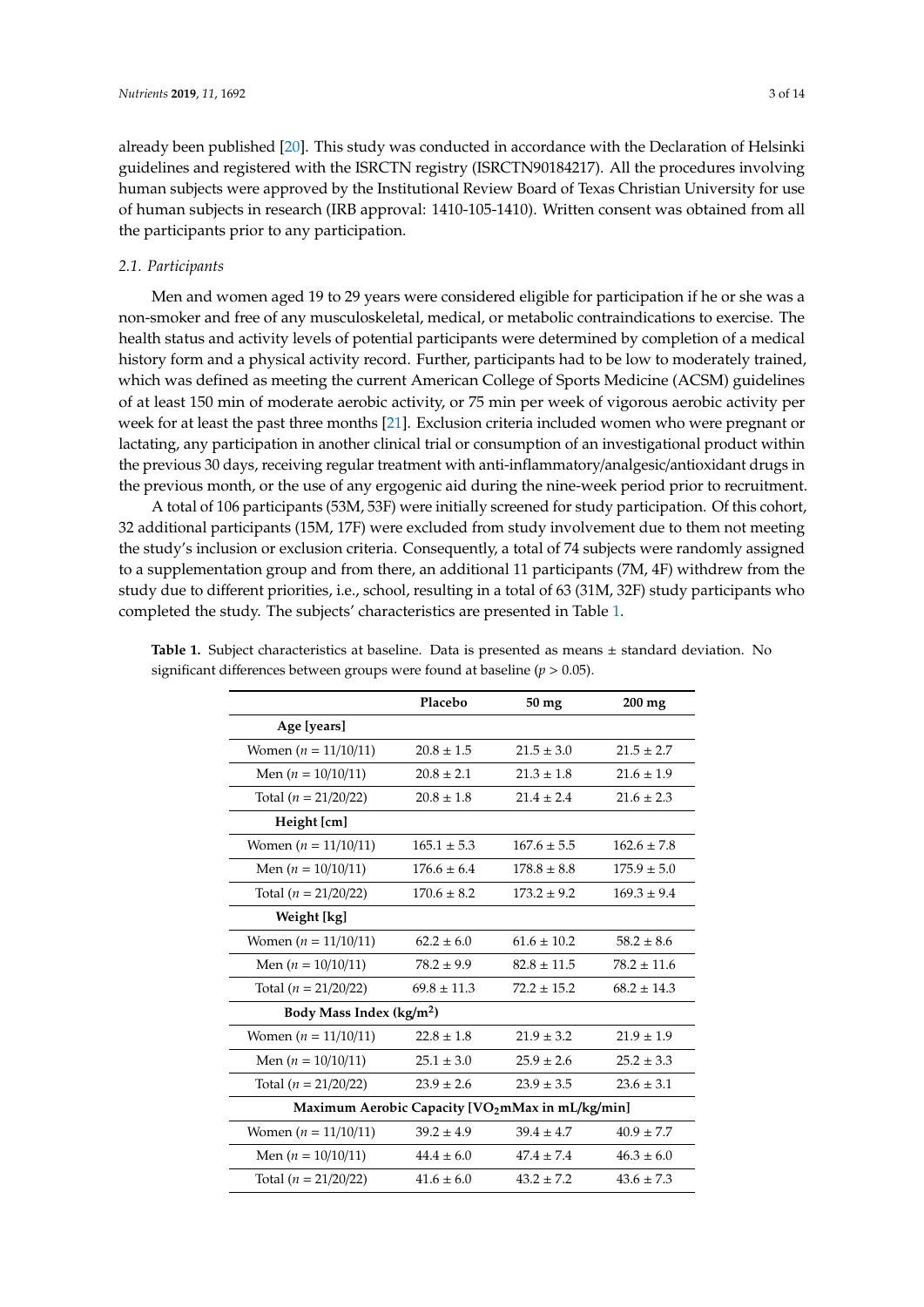<span id="page-4-0"></span>

|                  | Placebo      | $50 \,\mathrm{mg}$ | $200 \text{ mg}$ |
|------------------|--------------|--------------------|------------------|
| Race             |              |                    |                  |
| White            | 16 (10F, 6M) | 15 (7F, 8M)        | 19 (10F, 9M)     |
| Asian            | 3(2 F, 1 M)  | 2(1F, 1M)          | 1(1M)            |
| African-American | 1(1M)        | 1(1M)              | -                |
| Latino           | 1(1M)        | 2(2F)              | 2(1F, 1M)        |

**Table 1.** *Cont*.

### *2.2. Experimental Protocol*

A summary of the study design is presented in Figure [1.](#page-4-1) All the testing was performed in the Exercise Physiology Laboratory within the Kinesiology Department at Texas Christian University. Prior to supplementation, and 3 to 7 days after a familiarization visit, participants returned to the laboratory after having abstained from any strenuous physical activity for at least 48 h. Additionally, participants were asked to avoid coffee, alcohol, and non-steroidal anti-inflammatory drugs at least participants were asked to avoid consisted to a muscle function assessment and a maximal 24 h prior to any trial. Baseline testing consisted of a muscle function assessment and a maximal aerobic capacity (V $O_2$ max) test.  $24 \text{ P}$  h prior to any trial. Baseline testing consisted of a muscle function assessment and a maximal

<span id="page-4-1"></span>

**Figure 1.** Study Design. Measurements are noted along the time line. **Figure 1.** Study Design. Measurements are noted along the time line.

After 56 days of supplementation, the participants reported to the lab to repeat all the muscle After 56 days of supplementation, the participants reported to the lab to repeat all the muscle function assessments. The following day, participants performed a downhill run to induce muscle function assessments. The following day, participants performed a downhill run to induce muscle damage. The downhill run was performed on a modified TMX 3030c (Trackmaster, Newton, KS, USA) at a -15% grade. Prior to the downhill run, participants warmed up for five minutes at a 0% grade at a speed equivalent to  $65\%$  VO<sub>2</sub>Max. American College of Sports Medicine metabolic calculations for the estimation of energy expenditure during running [\[21\]](#page-14-1) were utilized to determine the treadmill speed—on a level grade—that would approximately elicit 65% VO<sub>2</sub>max. Gas exchange was continuously measured (Parvo Medics, Sandy, UT, USA), and the treadmill speed was adjusted was commutedary measured (i. af volved its, bandy, e.f., essay, and the treadmini-speed was adjusted a 4ther two minutes to match  $65\%$  VO<sub>2</sub>Max. After the five-minute warm-up, participants completed a  $\frac{d}{dx}$  –  $\frac{d}{dx}$  and  $\frac{d}{dx}$  and  $\frac{d}{dx}$  are the  $\frac{d}{dx}$  music  $\frac{d}{dx}$ . The  $\frac{d}{dx}$  volume  $\frac{d}{dx}$  complete 45-min downhill run at a –15% grade and speed equivalent to  $65\%$  VO<sub>2</sub>Max. Muscle function was assessed one hour after completion of the downhill running bout. Participants returned to the lab at 24 h, 48 h, and 72 h following the downhill run for follow-up muscle function testing.

#### *2.3. Supplementation 2.3. Supplementation*

The investigational product (CurcuMIN $\sim$  OmniActive Health Technologies Ltd., Mumbai, Mumbai, Mumbai, Mumbai, Mumbai, Mumbai, Mumbai, Mumbai, Mumbai, Mumbai, Mumbai, Mumbai, Mumbai, Mumbai, Mumbai, Mumbai, Mumbai, Mumbai The investigational product (CurcuWIN®; OmniActive Health Technologies Ltd., Mumbai, India) contained turmeric extract (20–28%), a hydrophilic carrier (63–75%), cellulosic derivatives (10–40%), and natural antioxidants (1–3%) [\[19\]](#page-13-18). During the consent and familiarization process, participants were educated on which foods contained turmeric, and were asked to avoid those foods for the duration of the study while maintaining their normal diet. Participants were randomly assigned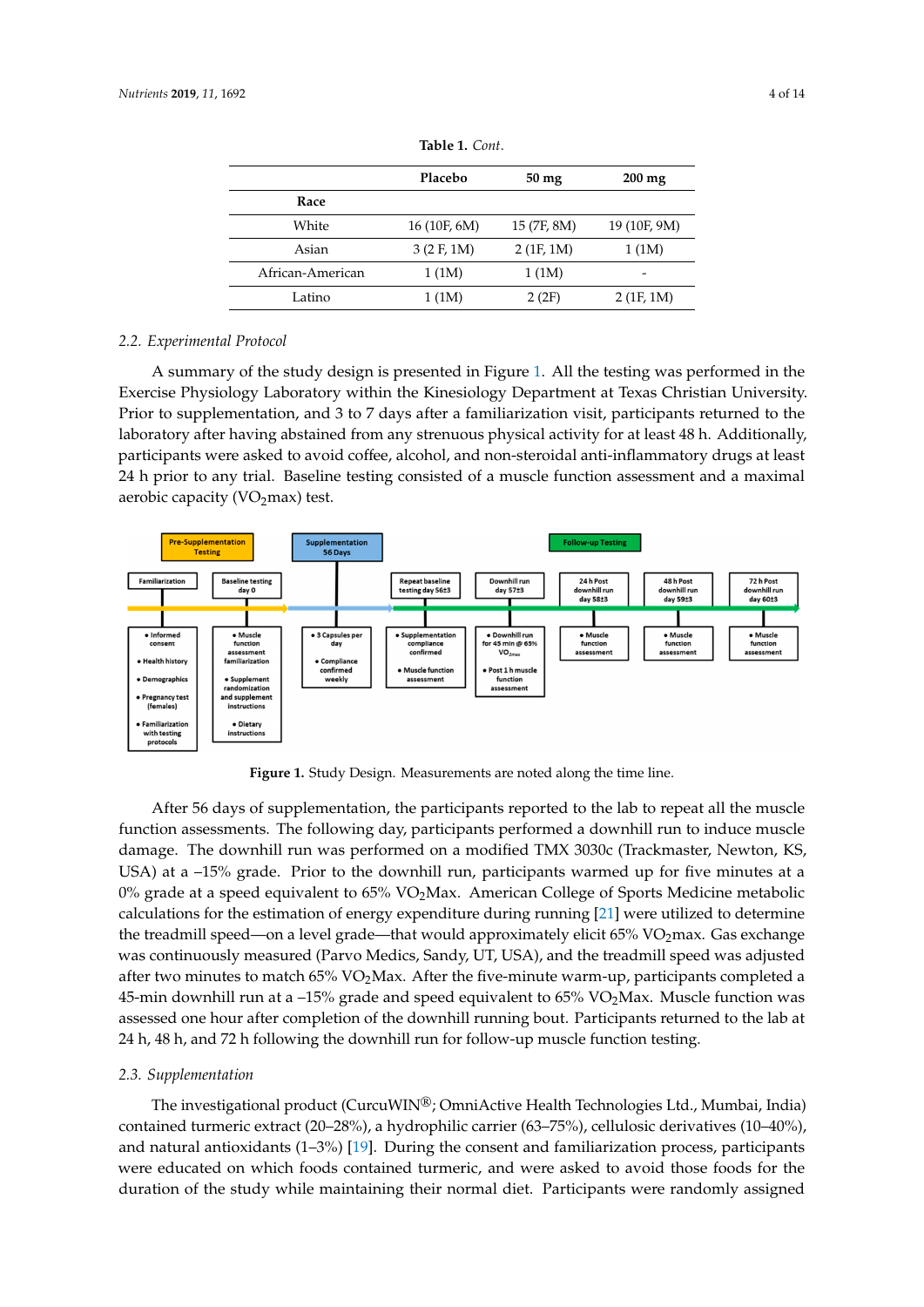in a double-blind manner to either a placebo (corn starch, PLA), low dose of curcumin (50 mg of curcuminoids = 250 mg CurcuWIN<sup>®</sup>), or high dose of curcumin (200 mg of curcuminoids = 1000 mg CurcuWIN®) supplementation. Commercially available natural curcumin contains three curcuminoids in the following ratios: curcumin (71.5%), demethoxycurcumin (19.4%), and bisdemethoxycurcumin (9.1%) [\[22\]](#page-14-2). The day following baseline testing, participants were asked to ingest one dose with breakfast, lunch, and dinner for a total of three doses per day. To assist in blinding, all the doses required the ingestion of one capsule that was identical in shape, size, and color. As part of compliance monitoring to the supplementation regimen, participants were provided the capsules on a weekly basis in a pill container that provided seven doses and were asked to return the empty containers. A side effects questionnaire was also completed when receiving capsules. Compliance was set at  $\geq 80\%$ , and participants not meeting compliance were removed from the study.

### *2.4. Muscle Function Assessment*

Muscle function was determined by assessing isokinetic and isometric peak torque as well as isokinetic power using a Biodex dynamometer (System 3; Biodex Medical Systems, Shirley, NY, USA) on the participant's self-reported dominant leg. All the participants were familiarized with the testing protocols during his or her familiarization visit prior to supplementation. Before muscle function assessment, participants performed a five-minute self-paced warm up on a treadmill. Then, each participant was seated with their knee aligned with the lever arm axis of the dynamometer. The dynamometer warm-up consisted of three concentric-only extension and flexion repetitions at 50% of perceived maximal force production. Following the warm-up, participants were given a 90-s recovery.

Isokinetic peak torque and power were tested at a speed of 60◦ \* s−<sup>1</sup> through a modified range of motion, which began with their leg at approximately 120◦ knee flexion and continued through full extension of the knee (180◦ knee flexion). Once in the starting position, participants began each set of repetitions by forcefully extending their leg against the resistance through the full range of motion before forcefully flexing their knee back to the starting position. Participants repeated this motion for five continuous repetitions at maximal effort. Peak torque and power values for both extension and flexion were recorded as individual peak values and as average values across all the completed repetitions. After the isokinetic exercise, participants were given a three-minute rest. Then, isometric strength was assessed by three maximal voluntary extensions of the knee, each lasting five seconds against a fixed resistance arm at an angle of 120◦ . A one-minute rest was given between each repetition, and all the repetitions were performed at maximal effort. The highest isometric torque values were recorded as peak isometric torque in foot–pounds (ft–lbs) of torque, and the average peak torque value was also computed. Acute assessments of both isokinetic and isometric force and power are regularly used to assess acute changes in both dynamic and static force production in response to various forms of exercise stimuli [\[23,](#page-14-3)[24\]](#page-14-4). Test–retest reliability using similar isokinetic devices with similar protocols and controls consistently yielded high measures of reliability and coefficients of variation less than 5% [\[25\]](#page-14-5).

As an indirect indicator of muscle damage, perceived levels of anterior, posterior, and total soreness of the knee extensors were assessed by all participants using a 100-cm visual analog scale. Soreness was assessed along a 100-mm scale (0 mm = no soreness, 100 mm = extreme soreness) for each time point (pre-exercise, immediately (0 h), 24 h, 48 h, and 72 h post-exercise by drawing a line perpendicular to the continuum line extending from 0 mm to 100 mm. Soreness was evaluated by measuring the distance of each mark from 0 and rounded up to the nearest millimeter.

#### *2.5. Statistical Analysis*

Statistical analyses were performed using SPSS V.25 (IBM Corporation; Armonk, NY, USA). Primary outcomes were identified as peak torque values, while secondary outcomes were identified as average torque and power assessments. All the outcome measures were initially analyzed by a repeated measures analysis of variance (ANOVA) with three factors: gender (two levels), treatment (three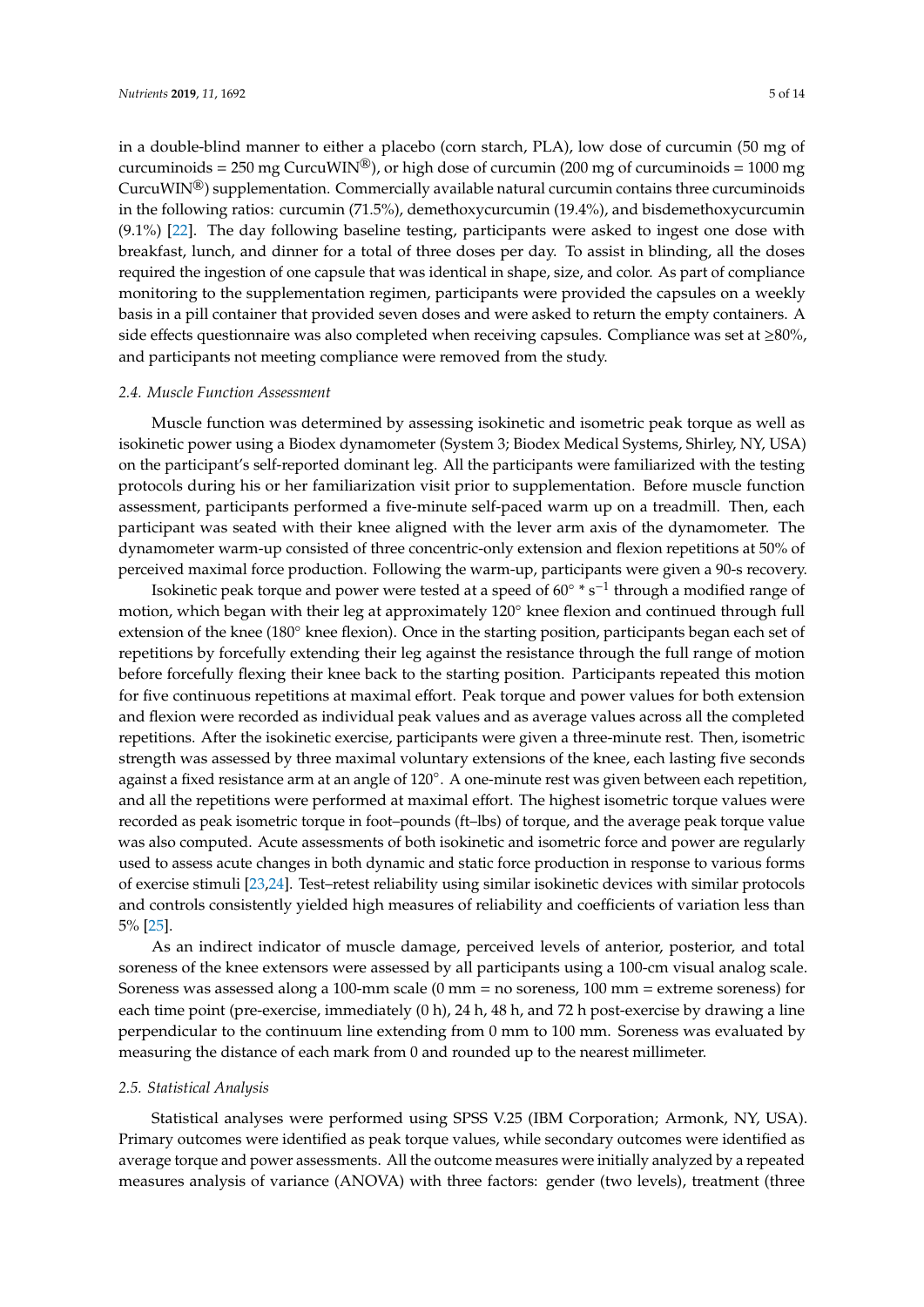levels), and time (six levels). Normality was assessed using the Shapiro–Wilk test with several variables violating the normality assumptions. All the non-normal variables were transformed using  $log_{10}$  before completing ANOVA procedures. All the data reported throughout is the raw data. Homogeneity of variance was assessed using Mauchly's test of sphericity. When the homogeneity of variance assumption was violated, the Greenhouse–Geisser correction was applied when epsilon was <0.75, and the Huynh–Feldt correction was applied when epsilon was >0.75. Outside of expected outcomes (greater strength), gender contributed little to the overall model and did not impact treatment analysis; thus, gender was removed from the model and 3 (group)  $\times$  6 (time) mixed factorial ANOVA with repeated measures on time were subsequently used to assess the differences across time between groups. Tukey post hoc procedures were used when a significant finding ( $p \le 0.05$ ) or trend (0.05 <  $p \le 0.10$ ) was identified. Significant main effects for time were fully decomposed by completing factorial ANOVA with repeated measures on time. If significant differences in time or trends were identified, pairwise comparisons with Bonferroni corrections applied to the confidence interval were evaluated to determine between time points for each condition.

#### **3. Results** realized, while a significant main effect for time (*p* < 0.001) was identified for changes in peak extension torque values (Figure 3). Values changed significantly across time for the PLA (*p* = 0.002) realized, while a significant main effect for time (*p* < 0.001) was identified for changes in peak extension torque values (Figure 3). Values changed significantly across time for the PLA (*p* = 0.002) realized, while a significant main effect for time (*p* < 0.001) was identified for changes in peak extension torque values (Figure 3). Values changed significantly across time for the PLA (*p* = 0.002)

### 3.1. Isokinetic Peak Flexion Torque

Using mixed factorial ANOVA, no significant group x time interaction  $(p = 0.60)$  effects were realized, while a significant main effect for time  $(p < 0.001)$  was identified for changes in peak flexion torque values (Figure [2\)](#page-6-0). Regarding PLA, no significant changes across time ( $p = 0.15$ ) were identified, while significant changes across time were found for the 50-mg dose ( $p = 0.03$ ), and the 200-mg dose tended ( $p = 0.052$ ) to exhibit changes across time. In the 50-mg dose group, peak flexion torque was significantly reduced in comparison to baseline values after one hour  $(95\%$  CI: 2.46–9.48,  $p = 0.02$ ), 24 h (95% CI: 2.34–9.60,  $p = 0.03$ ), and 48 h (95% CI: 3.25–9.79,  $p = 0.02$ ). In the 200-mg dose group, peak flexion torque was significantly reduced against baseline values after one hour (95% CI: 1.42–6.36, *p* = 0.03), *p* = 0.03, *p* = 0.03, *p* = 0.03, *p* = 0.03, *p* = 0.03, *p* = 0.03, *p* = 0.03, *p* = 0.03, *p* = 0  $p = 0.04$ ), and returned to baseline values for all the other time points. k flexion torque was significantly reduced against baseline values after one hour (95% CI: 1.42–6. In PLA, peak extension torque was significantly reduced one hour (95% CI: 8.10–18.04, *p* = 0.01) and Using mixed factorial ANOVA, no significant group x time interaction  $(p = 0.03)$ In PLA, peak extension torque was significantly reduced one hour (95% CI: 8.10–18.04, *p* = 0.01) and In PLA, peak extension torque was significantly reduced one hour (95% CI: 8.10–18.04, *p* = 0.01) and  $\frac{1}{2}$  h (95)  $\frac{1}{2}$  h (95) and the doublet completion of the downline run in comparison to  $\frac{1}{2}$ 

<span id="page-6-0"></span>

Figure 2. Isokinetic Peak Flexion Torque. Changes in isokinetic peak flexion torque as measured via an isokinetic dynamometer at 1 h, 24 h, 48 h, and 72 h post-muscle damaging exercise, downhill run, in placebo ( $\blacksquare$ ), 50 of mg CUR (in the form of 250 mg of CurcuWIN®) ( $\blacksquare$ ), and 200 mg of CUR (in the form of 1000 mg of CurcuWIN®) ( $\Box$ ).  $*$  = Significantly different than respective baseline value.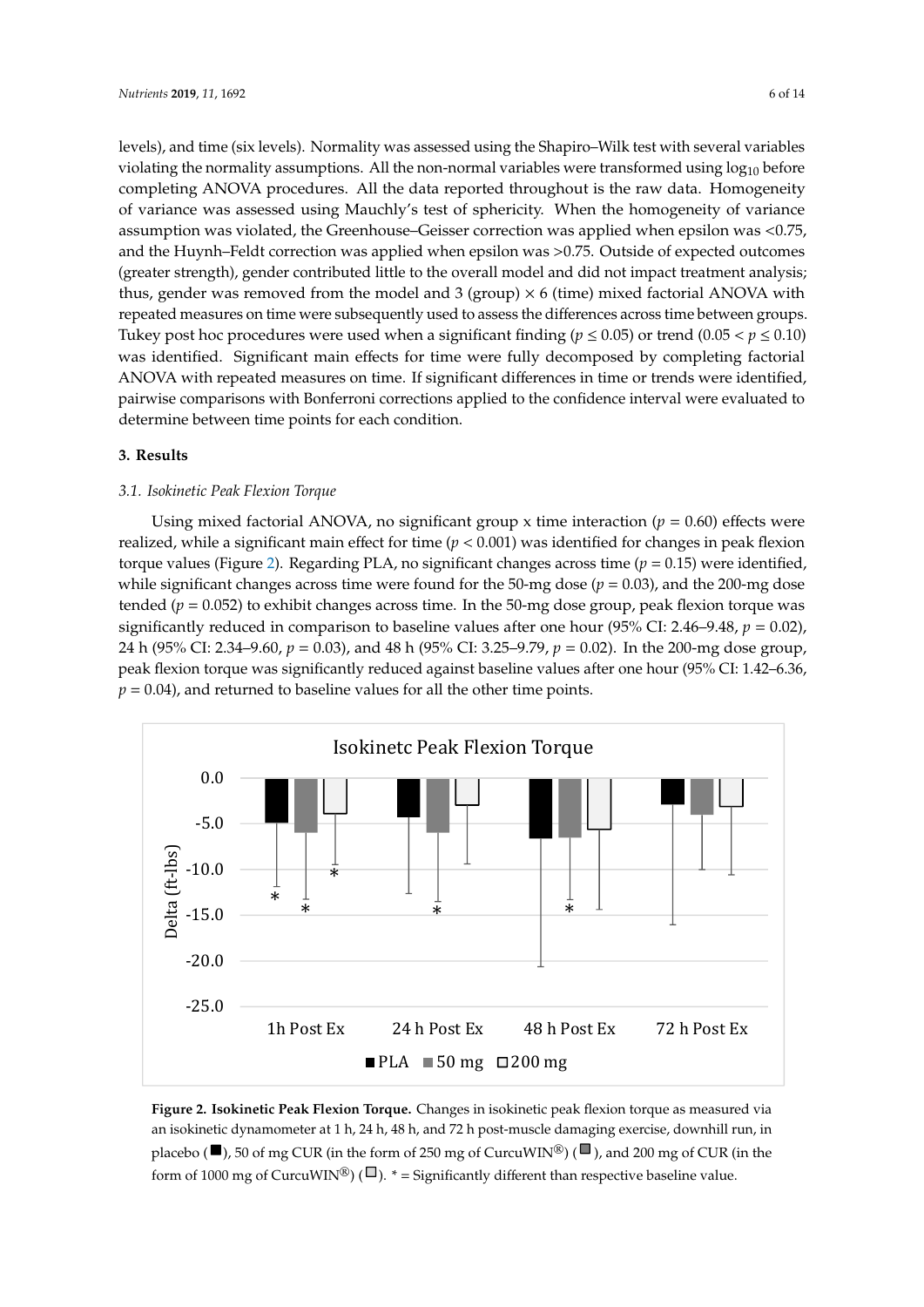### *3.2. Isokinetic Average Peak Flexion Torque*

No significant group  $\times$  time interaction ( $p = 0.55$ ) effects were realized, while a significant main effect for time ( $p < 0.001$ ) was identified for changes in the average peak flexion torque. A statistical tendency for change was observed in both the PLA ( $p = 0.08$ ) and 200-mg ( $p = 0.07$ ) groups, while values in the 50-mg dose ( $p = 0.03$ ) exhibited a significant change across time. Pairwise comparisons in both the PLA (95% CI: 2.47–9.04, *p* = 0.046) and 200-mg (95% CI: 2.16–6.86, *p* = 0.006) groups indicated that the average peak flexion torque values were reduced one hour after damage in comparison to baseline values, but returned to baseline values after that initial drop in performance. Values in the 50-mg group exhibited more changes, with significantly reduced values being observed one hour (95% CI: 2.23–9.40, *p* = 0.03) and 48 h (95% CI: 2.45–8.57, *p* = 0.04) after damage, with values 24 h after damage tending to be reduced (95% CI: 1.58–9.48, *p* = 0.06).

### 3.3. Isokinetic Peak Extension Torque

Using mixed factorial ANOVA, no significant group x time interaction ( $p = 0.52$ ) effects were realized, while a significant main effect for time ( $p < 0.001$ ) was identified for changes in peak extension torque values (Figure 3). Values changed si[gn](#page-7-0)ificantly across time for the PLA ( $p = 0.002$ ) and 50-mg  $(p = 0.04)$  groups, while no significant change was exhibited for the 200-mg dose ( $p = 0.16$ ). In PLA, peak extension torque was significantly reduced one hour (95% CI: 8.10–18.04,  $p = 0.01$ ) and 24 h (95% CI: 3.84–18.56,  $p = 0.03$ ) after completion of the downhill running bout in comparison to pre-damage values. Changes in the 50-mg group indicated that peak extension torque in comparison to baseline values were significantly reduced (95% CI: 11.02–24.85,  $p < 0.001$ ) one hour after completion of the damaging exercise, but returned to baseline values for all the other time points. No significant changes across time ( $p = 0.159$ ) were observed for the 200-mg dose. significant p = 0.109) were observed for the 200-mg dose.

<span id="page-7-0"></span>

Figure 3. Isokinetic Peak Extension Torque. Changes in isokinetic peak extension torque as measured via an isokinetic dynamometer 1 h, 24 h, 48 h, and 72 h post-muscle damaging exercise, downhill run, in placebo ( $\blacksquare$ ), 50 mg of CUR (in the form of 250 mg of CurcuWIN<sup>®</sup>) ( $\blacksquare$ ), and 200 mg of CUR (in the form of 1000 mg of CurcuWIN®) ( $\square$ ). \* = Significantly different than respective baseline value.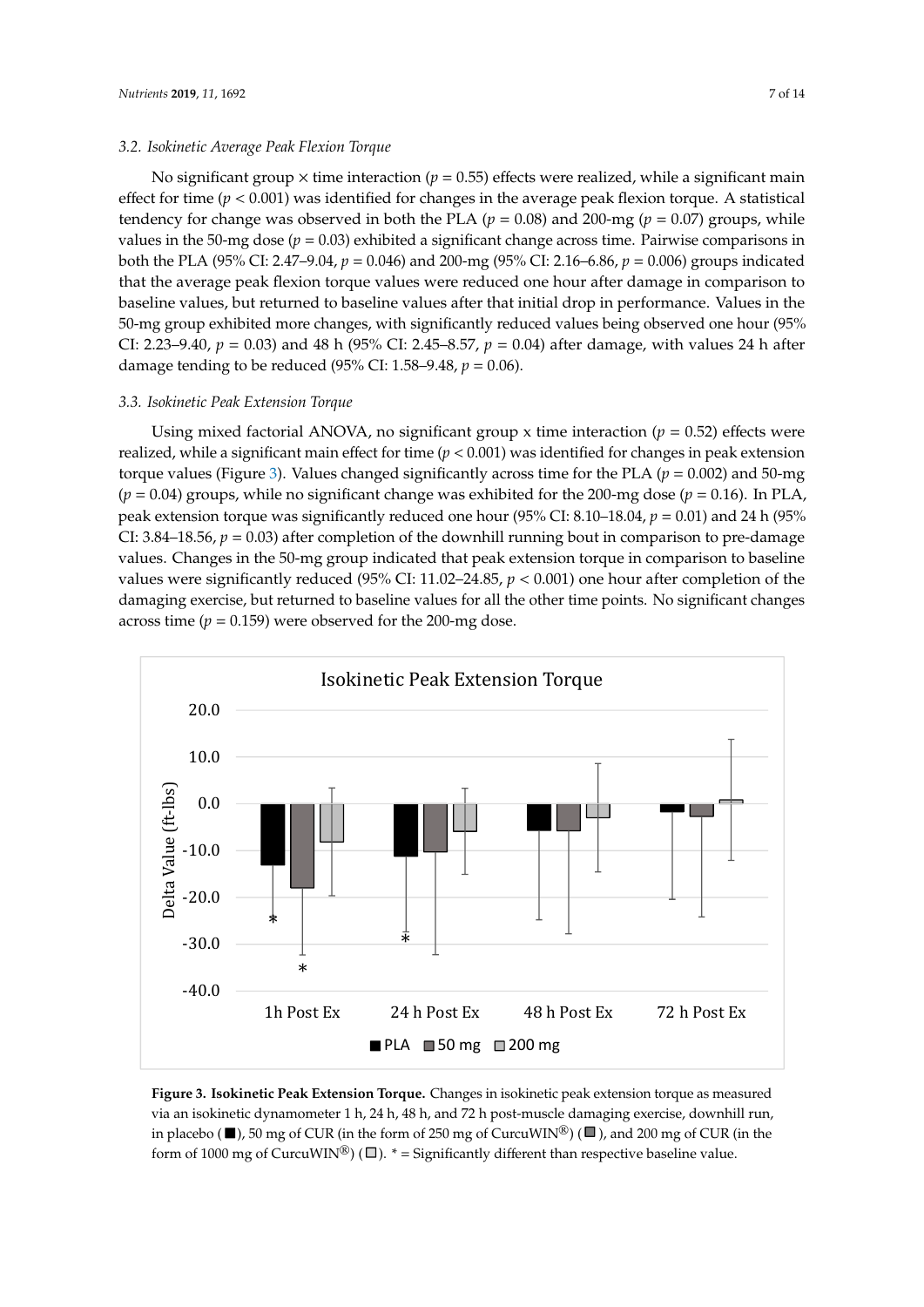### *3.4. Isokinetic Average Peak Extension Torque*

Changes in average peak extension torque values indicated no significant group x time interaction  $(p = 0.578)$  in conjunction with a significant main effect for time  $(p < 0.001)$ . Individual pairwise comparisons within each condition between individual time points revealed a similar pattern of change. In this respect, significant changes across time were found for PLA (*p* < 0.001), 50 mg (*p* = 0.03), and 200 mg (*p* = 0.03). Pairwise comparisons for PLA indicated that average peak extension torque values were significantly lower one hour (95% CI: 6.83–18.88, *p* = 0.02) after the running bout when compared to baseline levels. Individual comparison in the 50-mg group revealed that values were significantly lower than baseline after one hour (95% CI: 9.72–24.39, *p* <0.001) and 24 h (95% CI: 3.48–23.07, *p* = 0.04). Similarly, changes within the 200-mg group exhibited a significant reduction from baseline after one hour (95% CI: 6.59–16.37, *p* = 0.002).

### *3.5. Isokinetic Peak Extension Power*

No significant group x time interaction ( $p = 0.39$ ) effect was found for changes in peak extension power in all the supplementation groups against time (Figure 4). A significant main effect over time was found ( $p = 0.002$ ). Within-group changes in the PLA group revealed a tendency for values to change ( $p = 0.08$ ). Individual pairwise comparisons in PLA indicated that peak extension power data was significantly reduced (95% CI: 6.16–17.69,  $p = 0.04$ ) one hour after downhill treadmill running. Similarly, within-group changes in the 50-mg group indicated a statistical trend ( $p = 0.051$ ) for peak extension power values to change across time. Again, pairwise comparisons revealed that the only significant changes for peak extension power occurred one hour (95% CI: 6.86–22.30,  $p = 0.03$ ) after completion of the treadmill exercise bout. Changes in the 200-mg group also exhibited a tendency for power values to change across time ( $p = 0.09$ ), with individual pairwise comparisons indicating that values one hour (95% CI: 4.24–15.29,  $p = 0.03$ ) after completion of the damage bout were significantly lower than baseline, while changes after 24 h (95% CI: 2.51–10.91,  $p = 0.09$ ) tended to be lower. extension power values to change across time. Again, pairwise comparisons revealed that t than baseline, while changes after 24 h (95% CI: 2.51–10.91,  $p = 0.09$ ) tended to be

<span id="page-8-0"></span>

Figure 4. Isokinetic Extension Power. Changes in isokinetic extension power as measured via an  $\frac{1}{2}$  h,  $\frac{1}{2}$  h,  $\frac{24}{2}$  h,  $\frac{24}{2}$  h,  $\frac{24}{2}$  h,  $\frac{24}{2}$  h,  $\frac{24}{2}$  h,  $\frac{24}{2}$  h,  $\frac{24}{2}$  h,  $\frac{24}{2}$  h,  $\frac{24}{2}$  h,  $\frac{24}{2}$  h,  $\frac{24}{2}$  h,  $\frac{24}{2}$  h,  $\frac{24}{2}$  h,  $\frac{24}{2}$  h, isokinetic dynamometer 1 h, 24 h, 48 h, and 72 h post-muscle damaging exercise, downhill run, in placebo ( $\blacksquare$ ), 50 mg of CUR (in the form of 250 mg of CurcuWIN®) ( $\blacksquare$ ), and 200 mg of CUR (in the form of 1000 mg of CurcuWIN®) ( $\square$ ). \* = Significantly different than respective baseline value.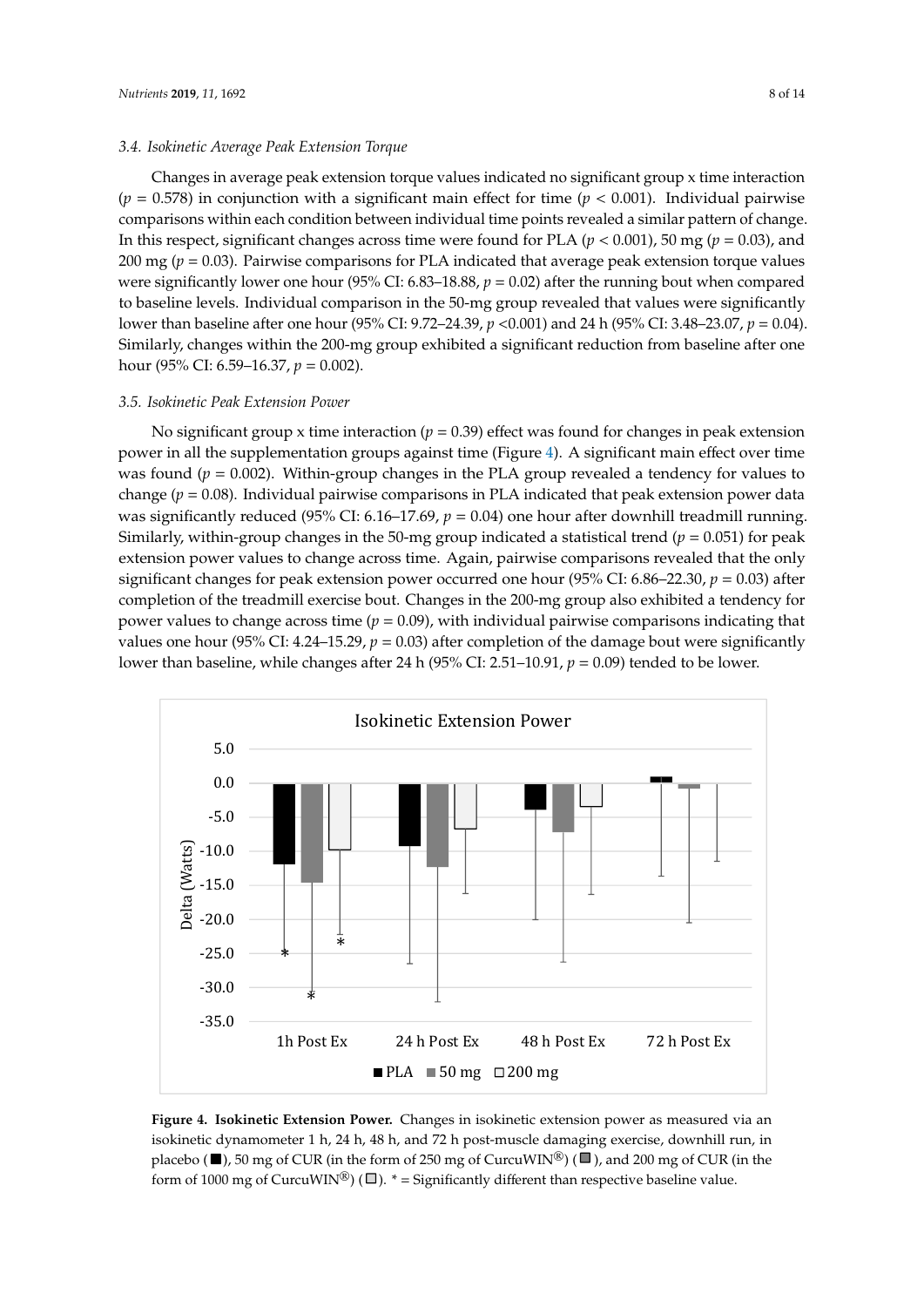#### 3.6. Isokinetic Peak Flexion Power USING MIXED FACTORIAL ANOVA, NO SIGNIFICANT GROUP **interaction (***p* = 0.52) effects were interactional *p* = 0.52 USING MIXED FACTORIAL AND TIME INTERACTION CONTROL AND *p*  $\frac{1}{2}$  effects were interaction (*p* = 0.52) effects were interaction (*p* = 0.52) effects were interactional and **p** = 0.52) effects were interactional and p

No significant group x time interaction ( $p = 0.96$ ) effect was found in any of the supplementation groups for peak flexion power (Figure 5). A sig[nif](#page-9-0)icant main effect over time was found ( $p < 0.001$ ). Within-group changes in the PLA group revealed no significant change across time ( $p = 0.14$ ), while values in 50-mg group revealed a significant within-group change ( $p = 0.049$ ), while values for the 200 mg tended to change ( $p = 0.08$ ). Significant reductions from baseline in peak flexion power were observed one hour after running for both PLA (95% CI: 3.29–12.03,  $p = 0.03$ ) and 200 mg (95% CI: 3.21–8.51,  $p = 0.01$ ), while values in the 50-mg group were significantly reduced from baseline after one hour (0.001–0.088,  $p = 0.04$ ) and 24 h (95% CI: 0.85–6.74,  $p = 0.03$ ), and tended to be lower after 48 h  $(95\% \text{ CI: } 1.18 - 9.73, p = 0.08).$ 

<span id="page-9-0"></span>

Figure 5. Isokinetic Flexion Power. Changes in isokinetic peak flexion power as measured via an isokinetic dynamometer 1 h, 24 h, 48 h, and 72 h post-muscle damaging exercise, downhill run, in placebo ( $\blacksquare$ ), 50 mg of CUR (in the form of 250 mg of CurcuWIN<sup>®</sup>) ( $\blacksquare$ ), and 200 mg of CUR (in the fractive  $(\square)$ , but they can be the start of  $\square$  or the start of  $\square$  or the start of  $\square$  or  $\square$ .

#### *3.7. Isometric Peak Torque 3.4. Isokinetic Average Peak Extension Torque 3.4. Isokinetic Average Peak Extension Torque 3.4. Isokinetic Average Peak Extension Torque 3.7. Isometric Peak Torque*

No significant group x time interaction (*p* = 0.57) was found, while a significant main effect over time was found to be placed that the method of p = 0.07) was found the was found in the PLA group revealed no significant changes in the PLA group revealed no significant changes in the PLA group of the PLA group of the PL time was found  $(p = 0.046)$ . Within-group changes in the PLA group revealed no significant change across time ( $p = 0.43$ ) while values in both the 50-mg ( $p = 0.01$ ) and 200-mg groups ( $p = 0.02$ ) significantly decreased across time. As expected, no individual pairwise comparisons within PLA revealed any statistically significant changes ( $p > 0.05$ ). Significant reductions from baseline in isometric peak torque were observed one hour (95% CI: 8.73–19.16,  $p < 0.001$ ) and 24 h (95% CI: 7.95–23.62,  $p = 0.004$ ) in the 50-mg group. Within the 200-mg group, isometric peak torque values were significantly reduced 24 h after exercise (95% CI: 1.69–13.79,  $p = 0.02$ ), but were similar to the baseline values at all the other *3.8. Isometric Average Peak Torque*  No significant group x time interaction ( $p = 0.57$ ) was found, while a significant main effect over h (95%) CII: 3.48–23.07, *p*  $\alpha$ <sub>1</sub>, *p*  $\alpha$ <sub>1</sub>, *p*  $\alpha$ <sub>1</sub>, *c*<sub>1</sub>, *p*  $\alpha$ <sub>1</sub>, *c*<sub>1</sub>, *c*<sub>1</sub>, *c*<sub>1</sub>, *c*<sub>1</sub>, *c*<sub>1</sub>, *c*<sub>1</sub>, *c*<sub>1</sub>, *c*<sub>1</sub>, *c*<sub>1</sub>, *c*<sub>1</sub>, *c*<sub>1</sub>, *c*<sub>1</sub>, *c*<sub>1</sub>, *c*<sub>1</sub>, *c*<sub>1</sub>, *c*<sub>1</sub>, *c*<sub>1</sub>, h (95%). Similarly, **p**  $\alpha$ <sub>1</sub>, *p*  $\alpha$ <sub>1</sub>, *p*  $\alpha$ <sub>1</sub>, *c*<sub>1</sub>, *c*<sub>1</sub>, *c*<sub>1</sub>, *c*<sub>1</sub>, *c*<sub>1</sub>, *c*<sub>1</sub>, *c*<sub>1</sub>, *c*<sub>1</sub>, *c*<sub>1</sub>, *c*<sub>1</sub>, *c*<sub>1</sub>, *c*<sub>1</sub>, *c*<sub>1</sub>, *c*<sub>1</sub>, *c*<sub>1</sub>, *c*<sub>1</sub>, *c*<sub>1</sub>, *c*<sub>1</sub>, *c*<sub>1</sub>, *c*<sub>1</sub>, *c* f (95% CIII: 3.48–23.07, *p*  $\overline{a}$ ). Similarly, changes with the 200-mg group exhibited a significant a significant a significant a significant a significant a significant a significant a significant a significant a sig time points.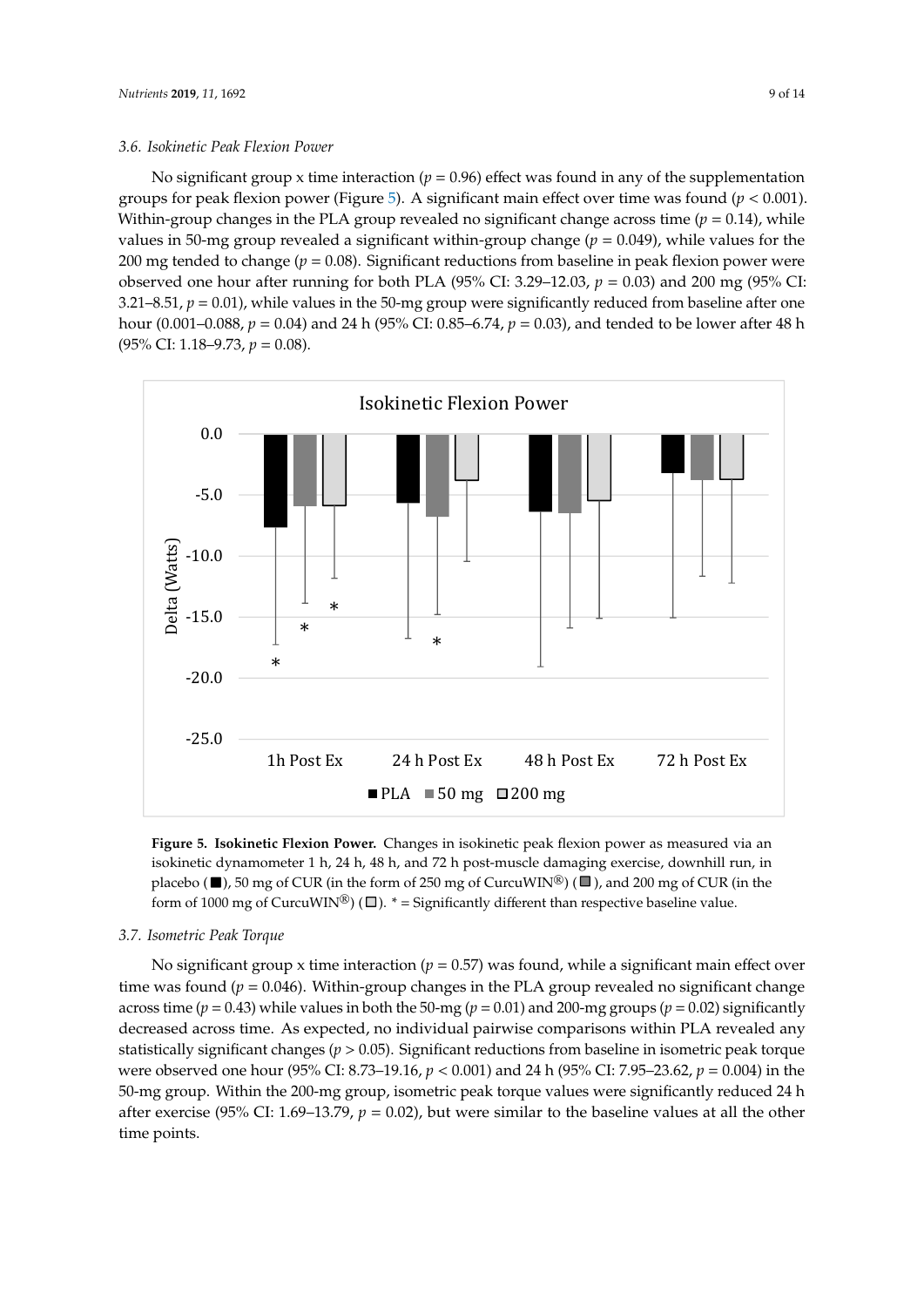### *3.8. Isometric Average Peak Torque*

No significant group x time interaction ( $p = 0.52$ ) was found, while a significant main effect over time was found  $(p = 0.001)$  for isometric average peak torque values. Within-group changes in the PLA  $(p = 0.06)$  and 50-mg groups  $(p = 0.11)$  were not different from baseline, while changes in the 200-mg group exhibited significant reductions across time  $(p = 0.02)$  with no individual pairwise comparisons reaching statistical significance.

### *3.9. Perceived Soreness*

Statistically significant main effects for time were identified, indicating that perceived thigh soreness levels significantly increased in response to the exercise bout. Anterior thigh soreness (*p* < 0.001), posterior thigh soreness (*p* < 0.001), and total thigh soreness (*p* < 0.001) were all found to significantly increase across time. No significant group x time interaction were identified for anterior thigh soreness ( $p = 0.73$ ), posterior thigh soreness ( $p = 0.73$ ), and total thigh soreness ( $p = 0.30$ ). Non-significant improvements in exercise-induced total thigh soreness indicated that the 200-mg groups reported 26%, 20%, and 8% less soreness immediately, 24 h, and 48 h after exercise, respectively, than the soreness levels that were reported in the PLA and 50-mg groups. However, these differences failed to reach statistical significance (Figure [6\)](#page-10-0). failed to reach statistical significance (Figure 6). the sorteness levels that were reported in the PLA and 50-mg groups. However, the PLA and  $\alpha$  $\epsilon$  than the soreness levels that were reported in the

<span id="page-10-0"></span>

Figure 6. Perceived Total Thigh Soreness. Changes in perceived total thigh soreness 1 h, 24 h, 48 h, and 72 h post-muscle damaging exercise, downhill run, in placebo (-), 50 mg of CUR (in the form of 250 mg of CurcuWIN<sup>®</sup>) (---), and 200 mg of CUR (in the form of 1000 mg of CurcuWIN<sup>®</sup>) (-

## **4. Discussion 4. Discussion 4. Discussion 4. Discussion 4. Discussion**

The main findings of this study indicate widespread decreases in torque and power after explotion of a one hour bout of downhill running. Responses in both the PLA and 200-mg  $\sigma$ we largely similar across time, while the  $50-$ mg dose failed to respond in a similar fashion for  $\frac{1}{\sqrt{2}}$  measured variable in comparison to either PLA or the 200-mg dose. In particular, isokinetic peaks measured variable in comparison to entier r.L.A or the 200-ing dose. In particular, isokinetic pear extension torque values experienced significant reductions in PLA and 50 mg across time, while he changes were found in the 200-mg group. Several other measured variables indicated that the 200-mg and PLA groups responded in a similar fashion with the smallest decrements in performance occurring completion of a one hour bout of downhill running. Responses in both the PLA and 200-mg groups completion of a one hour bout of downhill running. Responses in both the PLA and 200-mg groups were largely similar across time, while the 50-mg dose failed to respond in a similar fashion for any were largely similar across time, while the 50-mg dose failed to respond in a similar fashion for any The main findings of this study indicate widespread decreases in torque and power after completion of a one hour bout of downhill running. Responses in both the PLA and 200-mg groups completion of a one hour bout of downhill running. Responses in both the PLA and 200-mg groups were largely similar across time, while the 50-mg dose failed to respond in a similar fashion for any were largery similar across time, while the 50-mg dose failed to respond in a similar fashion for any measured variable in comparison to either PLA or the 200-mg dose. In particular, isokinetic peak measured variable in comparison to either PLA or the 200-mg dose. In particular, isokinetic peak extension torque values experienced significant reductions in PLA and 50 mg across time, while no position of the state of the state of the state of the state of the state of the state of the state of the state of the stat changes were found in the 200-mg group. Several other measured variables indicated that the 200 mg and PLA groups responded in a similar fashion with the smallest decrements in performance and PLA groups responded in a similar fashion with the smallest decrements in performance occurring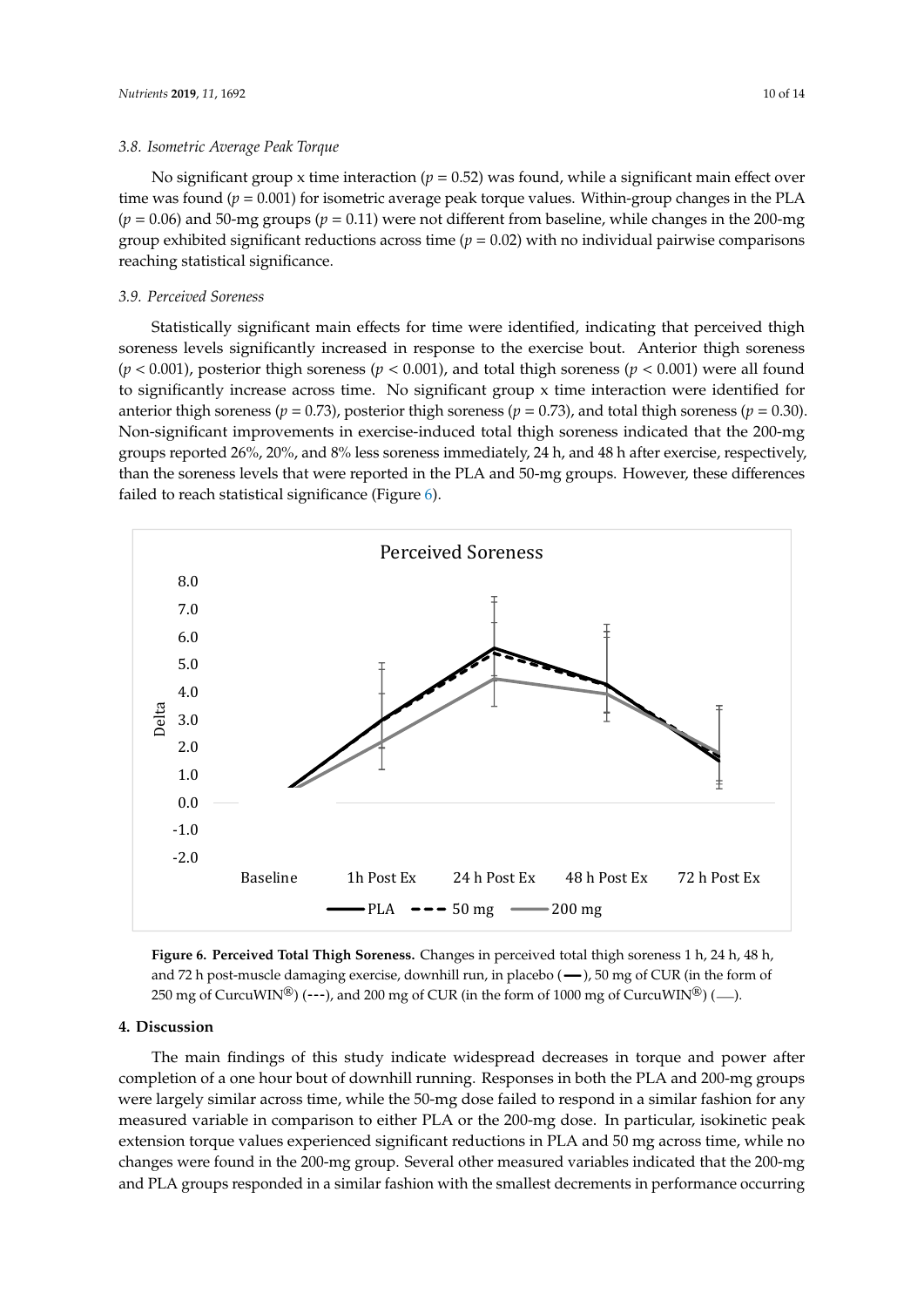in the 200-mg group, while changes in both of these groups were more favorable than those outlined in the 50-mg group. Additionally, a single bout of downhill treadmill running led to a widespread significant increases in perceived muscle soreness, but no differences between groups were identified.

Despite the proven preclinical efficacy, curcumin and other curcuminoids are known for poor solubility, low absorption from the gut, rapid metabolism, and rapid systemic elimination, which contribute to an overall low oral bioavailability [\[26\]](#page-14-6). The curcumin used in the current study has been shown to have a 45.9-fold higher absorption over standard curcumin [\[19\]](#page-13-18). Notably, the form of curcumin used in the current study has previously been shown to illustrate a clinically meaningful improvement in endothelial function, as measured by flow-mediated dilation when a dose of 200 mg of curcuminoids was delivered [\[20\]](#page-14-0). Curcumin has previously been shown to increase vasodilation similar to exercise [\[27\]](#page-14-7), and curcumin ingestion with aerobic exercise training is more effective than curcumin ingestion or aerobic exercise training alone at reducing left ventricular afterload [\[28\]](#page-14-8). In addition, curcumin inhibits the conversion of amino acids from muscle into glucose (gluconeogenesis) [\[14\]](#page-13-13). From a performance and muscle damage recovery perspective, limited work is available regarding the role of curcumin. In an animal running model, curcumin (10-mg pellet added to food for three consecutive days) was shown to significantly improve running time to exhaustion and voluntary physical activity in rats exposed to a single bout of downhill running [\[9\]](#page-13-8). Additionally, curcumin treatment in the downhill running rats also improved circulating levels of tumor necrosis factor-alpha to similar levels as those of the placebo within 48 h of completing the treadmill running [\[9\]](#page-13-8). In addition, Vitadell et al. [\[29\]](#page-14-9) injected rats with curcumin and treated them to either hindlimb unloading or standard caging. After seven days, curcumin treatment significantly attenuated the loss of soleus mass and the myofiber cross-sectional area, while also sustaining a greater maintenance of force production attributes. Additionally, curcumin treatment was found to significantly blunt changes in protein and lipid oxidation in unloaded, treated rats compared to untreated ones. In one of the few studies conducted in humans to examine the impact of curcumin treatment on recovery from damaging exercise, Nicol et al. [\[12\]](#page-13-11) had 17 men supplement in a double-blind, placebo controlled fashion with either curcumin (5000 mg of curcuminoids per dose) for 2.5 days leading up to and 2.5 days after completing an eccentric exercise protocol. Jump performance, creatine kinase, and pain indicators were assessed along with changes in circulating cytokines. It was concluded that curcumin reduced pain associated with soreness and may improve jumping performance in the days following muscle damage. These outcomes are in accordance with the changes seen in peak extension torque values in the present study, but are not entirely supported with the reported soreness levels in the present study. While the most favorable pattern of change was observed in the 200-mg group (Figure [6\)](#page-10-0), these changes failed to reach a statistically significant levels in comparison to PLA and the 50-mg dose. Briefly, the 200-mg curcumin dose exhibited no loss of torque production, while significant reductions were noted one hour and 24 h after completion of the damage bout in the PLA group (Figure [3\)](#page-7-0). Changes in peak flexion torque values revealed a similar pattern of change for the PLA and 200-mg group, with immediate significant reductions in peak flexion torque, but a return to baseline values by the next time point at 24 h. Unexpectedly, peak flexion torque values were still significantly reduced at 24 h and 48 h (Figure [2\)](#page-6-0) after completion of the damage bout in the 50-mg group. These divergent changes seemingly suggest that a dose–response action may be evident between the ability of curcumin to mitigate losses of force production after damaging exercise. A similar pattern of change was observed for total thigh soreness, with the 200-mg dose exhibiting smaller perturbations in reported soreness, but the magnitude of these values failed to reach statistical significance. Similar patterns of change were noted for all the other variables, with significant reductions occurring in all the groups for isokinetic extension and flexion power (Figures [4](#page-8-0) and [5,](#page-9-0) respectively).

Several strengths and limitations are present in this study that require discussion. For starters, the current study was the first investigation in humans to examine the ability of different dosages of curcumin (50 and 200 mg of curcuminoids) to mitigate recovery from damaging exercise using a novel formulation that has been previously shown to optimize bioavailability [\[19\]](#page-13-18). In addition, at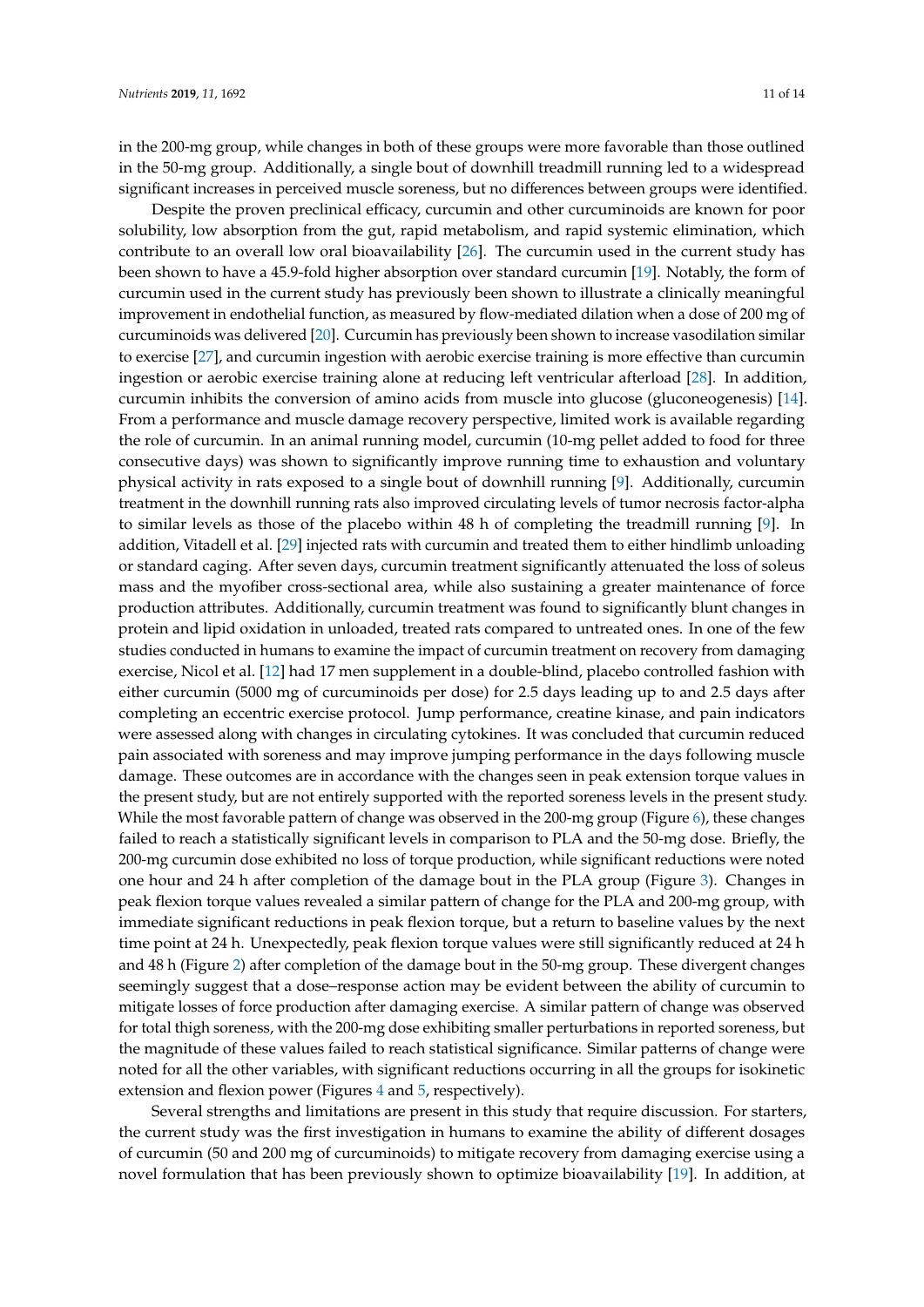eight weeks, the current investigation was one of the longer curcumin supplementation studies to date with the majority of studies supplementing in varying amounts for 1 to 4 weeks. A key limitation of the supplementation protocol used in the present study was the ceasing of supplementation after damage. While speculative, it remains possible that continuing supplementation through all the recovery time points may have provided better support to mitigate the changes observed, as this has been observed and highlighted to be a confounding factor surrounding research of this nature [\[5,](#page-13-4)[25\]](#page-14-5). This consideration may also help to explain why various mean changes were observed in multiple outcome measures, but the overall magnitude of change failed to yield statistical significance. Beyond these points, the already limited research in humans becomes even more convoluted when study cohorts comprising differing demographics and different forms of exercise are utilized. In particular, the present study is the only investigation to introduce data featuring females. While the influence of gender in the present study was considered to be statistically irrelevant, known differences exist between how males and females respond to damaging exercise [\[30\]](#page-14-10). As such, these confounding influences could seemingly interact with the known ability of curcumin to change the observed responses to inflammation and oxidative stress. Finally, it is challenging to understand why changes in peak extension torque reached statistically significant thresholds in the 200-mg dose, but such changes failed to be realized when investigating the changes seen in peak flexion torque from the same exercise bout. While merely speculative, these changes may be due to a greater magnitude of stress placed on the knee extensors throughout the downhill running bout as opposed to the knee flexors, and this greater stress was differentially impacted by the curcumin supplementation. Irrespective of these differences, results from the previous study demonstrate consistently better performance outcomes in the higher dose of curcumin (200 mg) when compared to the lower dose (50 mg). In a somewhat unexpected fashion, the placebo group responded more favorably than the 50-mg dosage and in all but one variable (isokinetic peak extension torque), while the PLA group responded similarly to the 200-mg group. It is possible that a certain threshold of curcumin (or curcuminoids) is needed to exert any impact on our measured outcomes, and consequently, the 200-mg dose crossed this threshold, while the 50-mg dose did not. When considered in combination with the cessation of supplementation after conclusion of the damage bout, the lack of circulating curcuminoids in the 50-mg dose (versus the 200-mg dose) is considered to be the most likely reason for our dichotomous outcomes from a dose perspective. Another key consideration when interpreting our results in comparison to previous findings are the different patterns of exercise stress and damage that are employed. In the present study, a downhill running protocol was utilized, which is an established protocol to instigate metabolic as well as mechanical stress [\[6\]](#page-13-5). Other damage models such as the one utilized in the Nicol protocol [\[12\]](#page-13-11), employ high volumes of resistance exercise contractions that involve eccentric contractions resulting in high levels of mechanical overload on the involved musculature, and have been clearly established as causing muscle damage [\[6\]](#page-13-5).

### **5. Conclusions**

In conclusion, results from the present study highlight the ability of a high dose of CurcuWIN<sup>®</sup> (1000-mg dose delivering 200 mg of curcuminoids) to prevent the observed decreases in peak extension torque values seen one and 24 h after muscle-damaging exercise. In comparison, a lower dose of Curcu $\text{WIN}^{\textcircled{\text{B}}}$  (delivering 50 mg of curcuminoids) was unable to attenuate performance changes to a similar pattern as what was observed in PLA. While this study investigated changes in performance, future studies should also investigate more objective measures (blood markers such as creatine kinase or myoglobin) of muscle damage in cohorts of trained and untrained samples.

**Author Contributions:** R.J., and M.P. designed the study. C.M.K. performed the statistical analyses. R.J. and C.M.K. wrote the manuscript. All authors viewed and approved the final version of the manuscript.

Funding: This study was supported by OmniActive Health Technologies Ltd., Mumbai, India.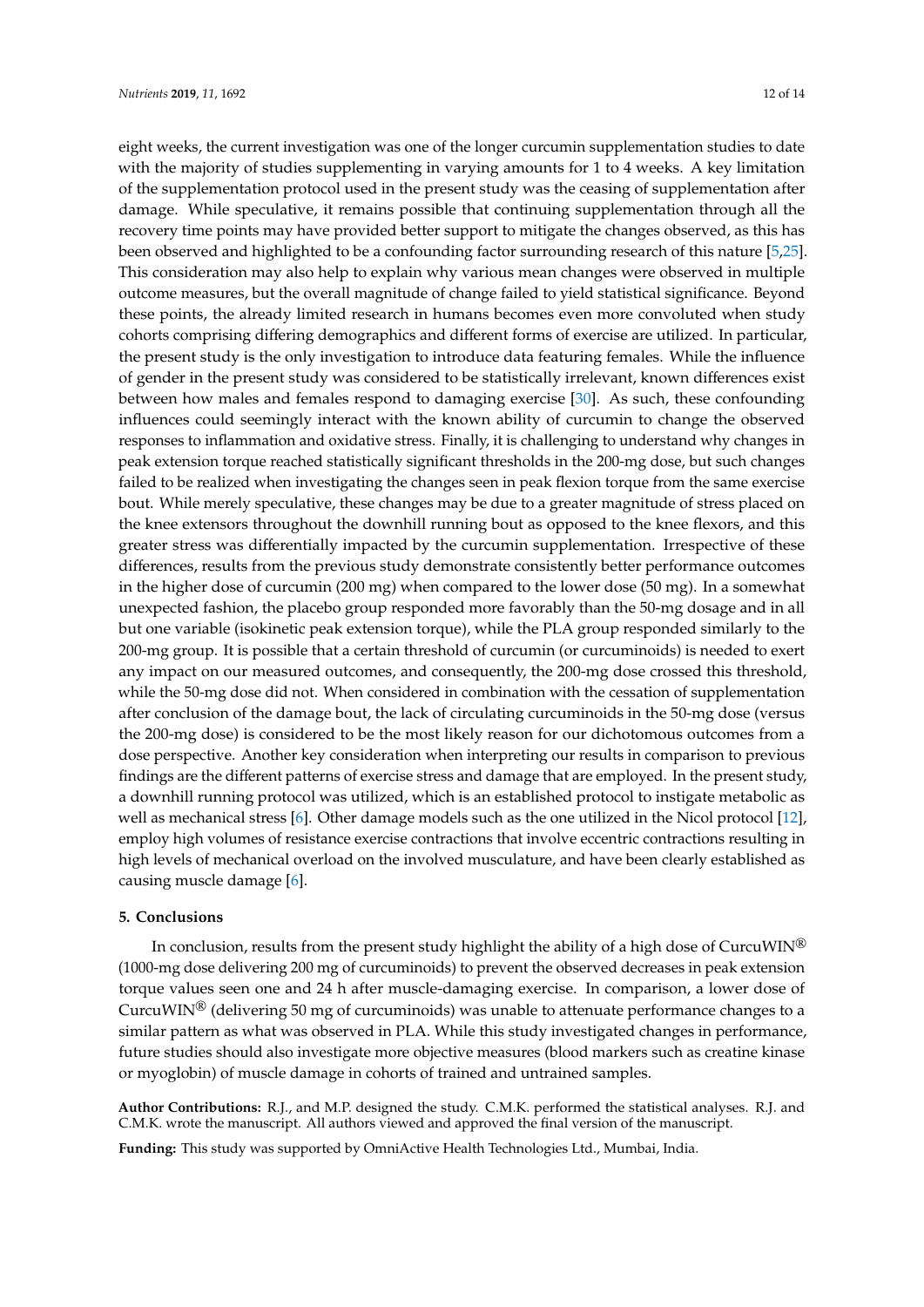**Acknowledgments:** The sponsor played no role in collecting the data, analyzing the data, interpreting the results, or preparing the manuscript. The authors would like to thank the Exercise & Sport Performance Laboratory, Department of Kinesiology, Texas Christian University, for conducting the study.

**Conflicts of Interest:** The authors declare no competing interest.

### **References**

- <span id="page-13-0"></span>1. Jobin, C.; Bradham, C.A.; Russo, M.P.; Juma, B.; Narula, A.S.; Brenner, D.A.; Sartor, R.B. Curcumin blocks cytokine-mediated NF-kappa B activation and proinflammatory gene expression by inhibiting inhibitory factor I-kappa B kinase activity. *J. Immunol.* **1999**, *163*, 3474–3483.
- <span id="page-13-1"></span>2. Shehzad, A.; Ha, T.; Subhan, F.; Lee, Y.S. New mechanisms and the anti-inflammatory role of curcumin in obesity and obesity-related metabolic diseases. *Eur. J. Nutr.* **2011**, *50*, 151–161. [\[CrossRef\]](http://dx.doi.org/10.1007/s00394-011-0188-1) [\[PubMed\]](http://www.ncbi.nlm.nih.gov/pubmed/21442412)
- <span id="page-13-2"></span>3. Howatson, G.; van Someren, K.A. The prevention and treatment of exercise-induced muscle damage. *Sports Med.* **2008**, *38*, 483–503. [\[CrossRef\]](http://dx.doi.org/10.2165/00007256-200838060-00004) [\[PubMed\]](http://www.ncbi.nlm.nih.gov/pubmed/18489195)
- <span id="page-13-3"></span>4. Paulsen, G.; Mikkelsen, U.R.; Raastad, T.; Peake, J.M. Leucocytes, cytokines and satellite cells: What role do they play in muscle damage and regeneration following eccentric exercise? *Exerc. Immunol. Rev.* **2012**, *18*, 42–97. [\[PubMed\]](http://www.ncbi.nlm.nih.gov/pubmed/22876722)
- <span id="page-13-4"></span>5. Harty, P.S.; Cottet, M.L.; Malloy, J.K.; Kerksick, C.M. Nutritional and Supplementation Strategies to Prevent and Attenuate Exercise-Induced Muscle Damage: A Brief Review. *Sports Med. Open* **2019**, *5*, 1. [\[CrossRef\]](http://dx.doi.org/10.1186/s40798-018-0176-6) [\[PubMed\]](http://www.ncbi.nlm.nih.gov/pubmed/30617517)
- <span id="page-13-5"></span>6. Cheung, K.; Hume, P.; Maxwell, L. Delayed onset muscle soreness: Treatment strategies and performance factors. *Sports Med.* **2003**, *33*, 145–164. [\[CrossRef\]](http://dx.doi.org/10.2165/00007256-200333020-00005) [\[PubMed\]](http://www.ncbi.nlm.nih.gov/pubmed/12617692)
- <span id="page-13-6"></span>7. Gupta, S.C.; Patchva, S.; Koh, W.; Aggarwal, B.B. Discovery of curcumin, a component of golden spice, and its miraculous biological activities. *Clin. Exp. Pharmacol. Physiol.* **2012**, *39*, 283–299. [\[CrossRef\]](http://dx.doi.org/10.1111/j.1440-1681.2011.05648.x) [\[PubMed\]](http://www.ncbi.nlm.nih.gov/pubmed/22118895)
- <span id="page-13-7"></span>8. Jurenka, J.S. Anti-inflammatory properties of curcumin, a major constituent of Curcuma longa: A review of preclinical and clinical research. *Altern. Med. Rev.* **2009**, *14*, 141–153.
- <span id="page-13-8"></span>9. Davis, J.M.; Murphy, E.A.; Carmichael, M.D.; Zielinski, M.R.; Groschwitz, C.M.; Brown, A.S.; Gangemi, J.D.; Ghaffar, A.; Mayer, E.P. Curcumin effects on inflammation and performance recovery following eccentric exercise-induced muscle damage. *Am. J. Physiol. Regul. Integr. Comp. Physiol.* **2007**, *292*, R2168–R2173. [\[CrossRef\]](http://dx.doi.org/10.1152/ajpregu.00858.2006)
- <span id="page-13-9"></span>10. Udani, J.K.; Singh, B.B.; Singh, V.J.; Sandoval, E. BounceBack capsules for reduction of DOMS after eccentric exercise: A randomized, double-blind, placebo-controlled, crossover pilot study. *J. Int. Soc. Sports Nutr.* **2009**, *6*, 14. [\[CrossRef\]](http://dx.doi.org/10.1186/1550-2783-6-14)
- <span id="page-13-10"></span>11. Drobnic, F.; Riera, J.; Appendino, G.; Togni, S.; Franceschi, F.; Valle, X.; Pons, A.; Tur, J. Reduction of delayed onset muscle soreness by a novel curcumin delivery system (Meriva(R)): A randomised, placebo-controlled trial. *J. Int. Soc. Sports Nutr.* **2014**, *11*, 31. [\[CrossRef\]](http://dx.doi.org/10.1186/1550-2783-11-31) [\[PubMed\]](http://www.ncbi.nlm.nih.gov/pubmed/24982601)
- <span id="page-13-11"></span>12. Nicol, L.M.; Rowlands, D.S.; Fazakerly, R.; Kellett, J. Curcumin supplementation likely attenuates delayed onset muscle soreness (DOMS). *Eur. J. Appl. Physiol.* **2015**, *115*, 1769–1777. [\[CrossRef\]](http://dx.doi.org/10.1007/s00421-015-3152-6) [\[PubMed\]](http://www.ncbi.nlm.nih.gov/pubmed/25795285)
- <span id="page-13-12"></span>13. Gaffey, A.; Slater, H.; Porritt, K.; Campbell, J.M. The effects of curcuminoids on musculoskeletal pain: A systematic review. *JBI Database Syst. Rev. Implement. Rep.* **2017**, *15*, 486–516.
- <span id="page-13-13"></span>14. Nelson, K.M.; Dahlin, J.L.; Bisson, J.; Graham, J.; Pauli, G.F.; Walters, M.A. The Essential Medicinal Chemistry of Curcumin. *J. Med. Chem.* **2017**, *60*, 1620–1637. [\[CrossRef\]](http://dx.doi.org/10.1021/acs.jmedchem.6b00975) [\[PubMed\]](http://www.ncbi.nlm.nih.gov/pubmed/28074653)
- <span id="page-13-14"></span>15. Anand, P.; Kunnumakkara, A.B.; Newman, R.A.; Aggarwal, B.B. Bioavailability of curcumin: Problems and promises. *Mol. Pharm.* **2007**, *4*, 807–818. [\[CrossRef\]](http://dx.doi.org/10.1021/mp700113r)
- <span id="page-13-15"></span>16. Wahlstrom, B.; Blennow, G. A study on the fate of curcumin in the rat. *Acta Pharmacol. Toxicol. (Copenh.)* **1978**, *43*, 86–92. [\[CrossRef\]](http://dx.doi.org/10.1111/j.1600-0773.1978.tb02240.x)
- <span id="page-13-16"></span>17. Lao, C.D.; Ruffin, M.T., 4th; Normolle, D.; Heath, D.D.; Murray, S.I.; Bailey, J.M.; Boggs, M.E.; Crowell, J.; Rock, C.L.; Brenner, D.E. Dose escalation of a curcuminoid formulation. *BMC Complement. Altern. Med.* **2006**, *6*, 10. [\[CrossRef\]](http://dx.doi.org/10.1186/1472-6882-6-10) [\[PubMed\]](http://www.ncbi.nlm.nih.gov/pubmed/16545122)
- <span id="page-13-17"></span>18. Yallapu, M.M.; Jaggi, M.; Chauhan, S.C. Curcumin nanoformulations: A future nanomedicine for cancer. *Drug Discov. Today* **2012**, *17*, 71–80. [\[CrossRef\]](http://dx.doi.org/10.1016/j.drudis.2011.09.009)
- <span id="page-13-18"></span>19. Jäger, R.; Lowery, R.P.; Calvanese, A.V.; Joy, J.M.; Purpura, M.; Wilson, J.M. Comparative absorption of curcumin formulations. *Nutr. J.* **2014**, *13*, 11. [\[CrossRef\]](http://dx.doi.org/10.1186/1475-2891-13-11)